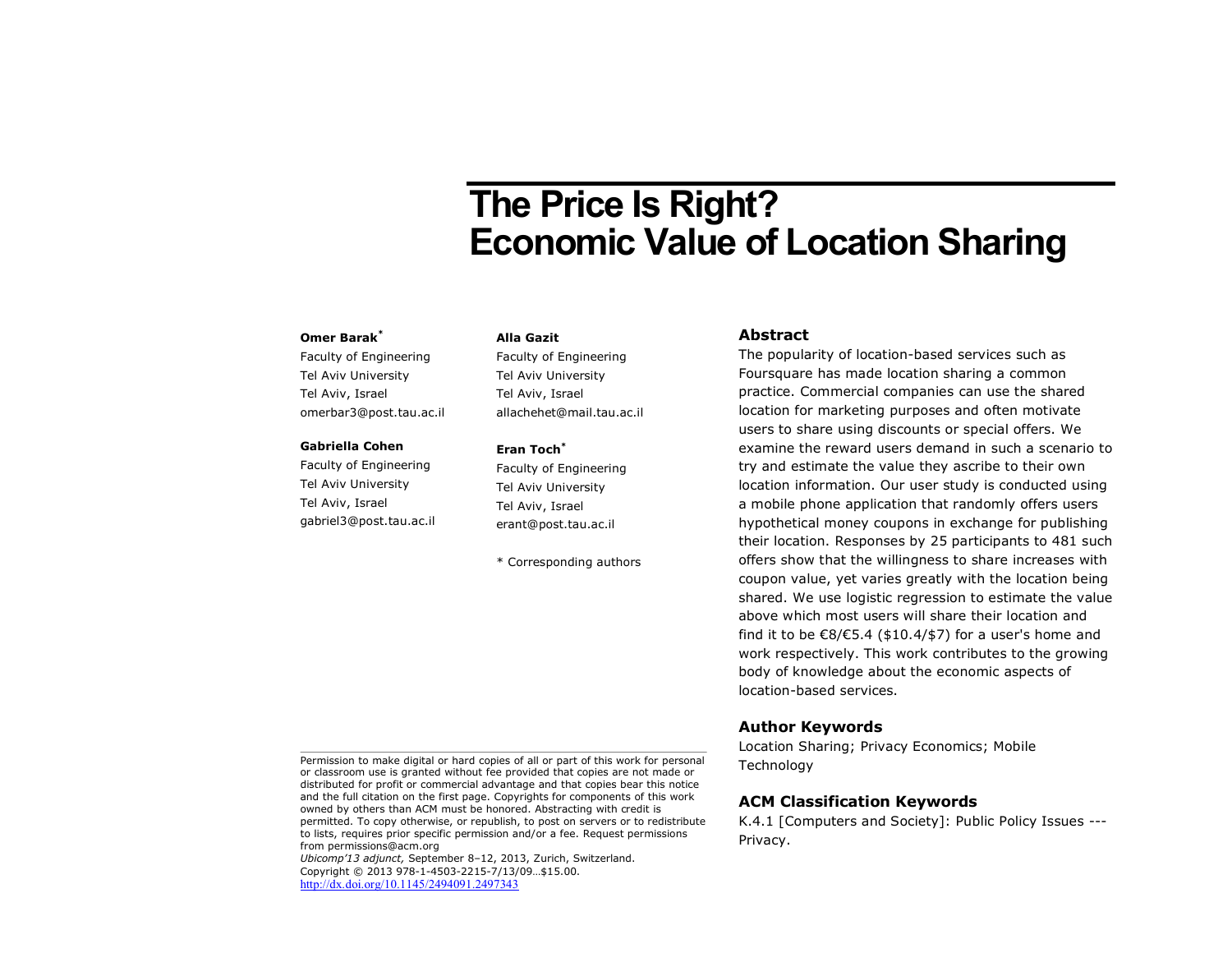# **General Terms**

Economics, Experimentation.

# **Introduction**

In recent years, with the prevalence of GPS-fitted smartphones and other positioning technologies, people's location has become an accessible and exchangeable piece of information. The growing popularity of Online Social Networks (OSN) and social location-based services such as Foursquare<sup>1</sup> and Facebook check-ins<sup>2</sup> has made location sharing a common practice [10]. These services allow users to *check-in,* i.e. notify other users of their current location. Commonly, if a user checks-in to a commercial venue, the service also notifies the venue's owner of the user's arrival.

People's willingness to reveal their location has not gone unnoticed by commercial companies. With the emergence of OSN, traditional "word-of-mouth marketing" has been adapted to the digital age (and was rebranded as *viral marketing).* The basic idea remains unchanged: when users check-in to a restaurant they expose it (and implicitly recommend it) to their social network, thus contributing to the restaurant's promotional efforts. Moreover, attaining location of existing or potential costumers allows businesses to build detailed customer profiles, leading to effective marketing and more sales. A recent example is the startup company *Trendit*  (http://trendit.net/en/) that infers the socioeconomic status of clusters of shoppers (using their home

1

neighborhood obtained from anonymous cell phone data) and sells the statistical information to retailers.

It is apparent that businesses want users to share their location with them and "check-in" to them. But what would motivate users into doing so? Lindqvist et al. show, in a study about Foursquare [10], that the decision to share is affected by a complex incentive system. Users share for social benefits (e.g. interact with friends); for fun and gaming (Foursquare awards frequent users virtual "badges"); and sometimes to receive discounts or special offers from checked-in venues. These factors interact, as the places a user visits affect his public image. For example, the paper shows users who refrained from checking into a cheap fast-food restaurant (albeit the gaming incentive mentioned) so as to not lose face with their social network. The question remains whether a discount offered by that restaurant would have changed their decision and what discount value would have sufficed. An illustration of this effect can be seen by a \$10 McDonald's promotion, reportedly leading to a 33% increase in the number of check-ins to the chain [13].

This work explores the economic value users ascribe to their location information. It differs from previous work on this subject in several ways, as will be detailed in the next section.

Our two main contributions are:

 We present a novel scheme to assess the monetary value of location sharing in a realistic scenario, where each sharing request is considered individually. To the best of our knowledge, this is the first study of such a scenario.

<sup>1</sup> http://www.foursquare.com

<sup>&</sup>lt;sup>2</sup> http://www.facebook.com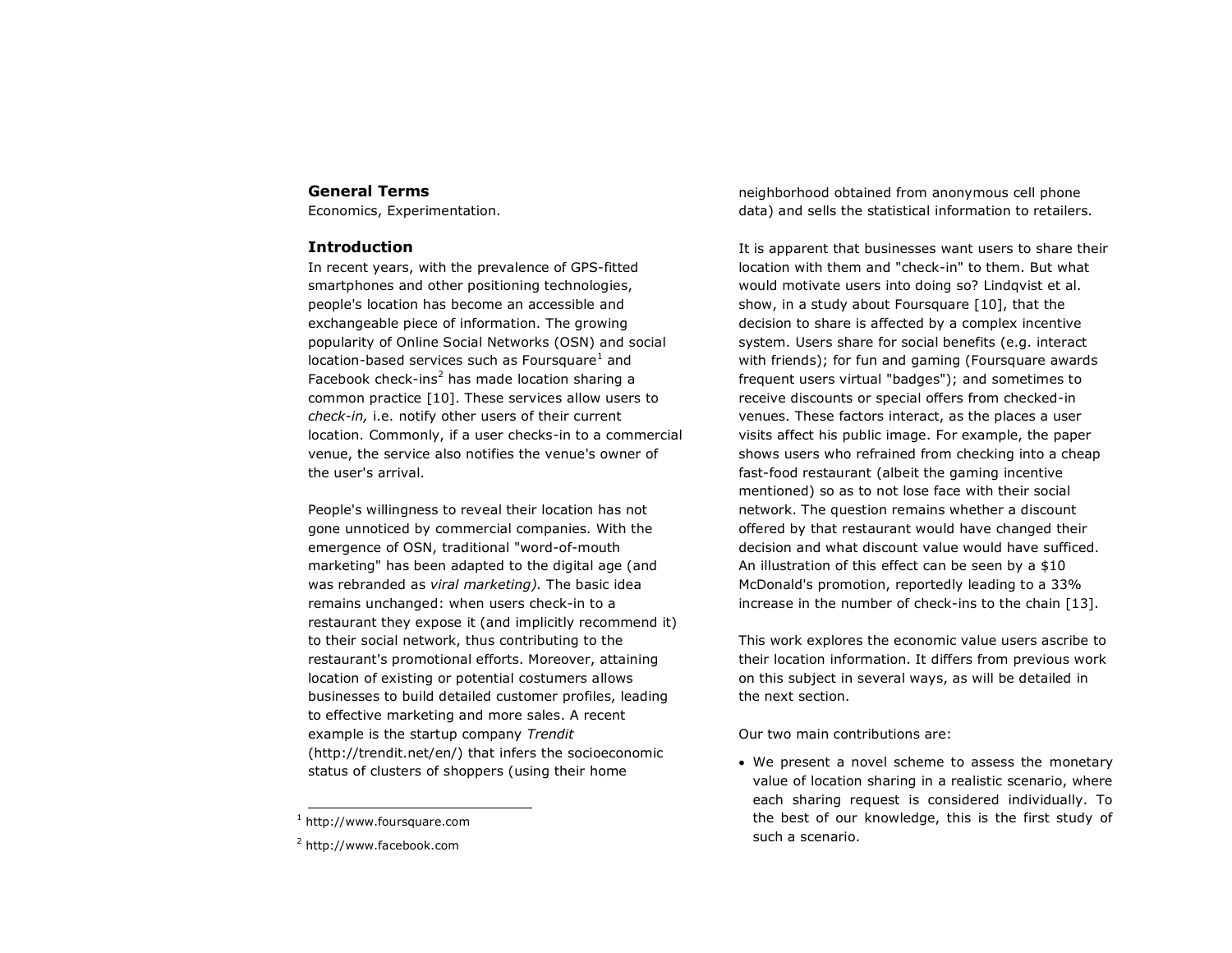We estimate the proportion of users who will share their location for a given price, and show the effect of the location being shared on that proportion.

# **Related Work**

Several studies have examined aspects of locationsharing services. Methods used include user surveys, interviews, observations and field studies with designated location-sharing applications. The paper by Lindqvist's et al. [10] surveys some of these works. Two factors that constantly show up as barriers to location sharing are privacy concerns and selfrepresentation (public image) concerns. Kelley et al. show [9] that privacy concerns are even greater when location is shared for commercial purposes. The scenario we present to participants of our experiment emphasizes these two factors. As opposed to [9], we use a dynamic pricing scheme, that can change for each sharing request and captures not only the tendency to share location for commercial purposes but also the required compensation.

The effects of mobile coupons have been previously examined by Dickinger and Kleijnen [6]. They conducted a user survey and showed that different "user types" (e.g. *value seekers)* react differently to coupons and are affected differently by their value.

Finally, there is a growing body of work on the economics of private information (see the survey by Camp [3]). Several researchers (e.g. [7, 8, 12]) have tried estimating the monetary value people ascribe to their personal information, but only few works have tried valuating *location information,* which is the focus of our study.

The first work that examined the value of location information was by Danezis et al. [5]. Their experiment was facilitated using a *cover story*. This is a common technique in privacy studies needed in order not to bias participant's answers (this bias was recently explored and empirically measured by Braunstein et al. [1]). They pretended conducting a study that required subjects to have their location monitored (via their phone) 24 hours a day over a period of one month. For participating, subjects would receive a monetary compensation. 74 participants were recruited, all students at the University of Cambridge.

Participants were told that due to limited budget, an auction will be held where each of them will offer the compensation he requires for participating in the study. Median bid was GBP £10. Several days later, participants were told of "possibility of commercial interest" in the study. They were asked how their bids will change if the data collected can also be used by commercial entities. Median bid now rose to £20.

Cvrcek et al. [4] followed up and generalized this study by recruiting some 1200 participants of a more varied background from 5 European countries. They followed the same method used by Danezis et al. and reported similar results. Median bid for non-commercial use was EUR €43 (£28 at relevant exchange rates) and it roughly doubled for commercial use. Authors noted large differences between bidders from different countries. As in Danezis et al.'s study, after the bidding stage ended, participants were told of the study's actual purpose. Accordingly, no actual location information was collected and participants did not actually receive the amount they bid for.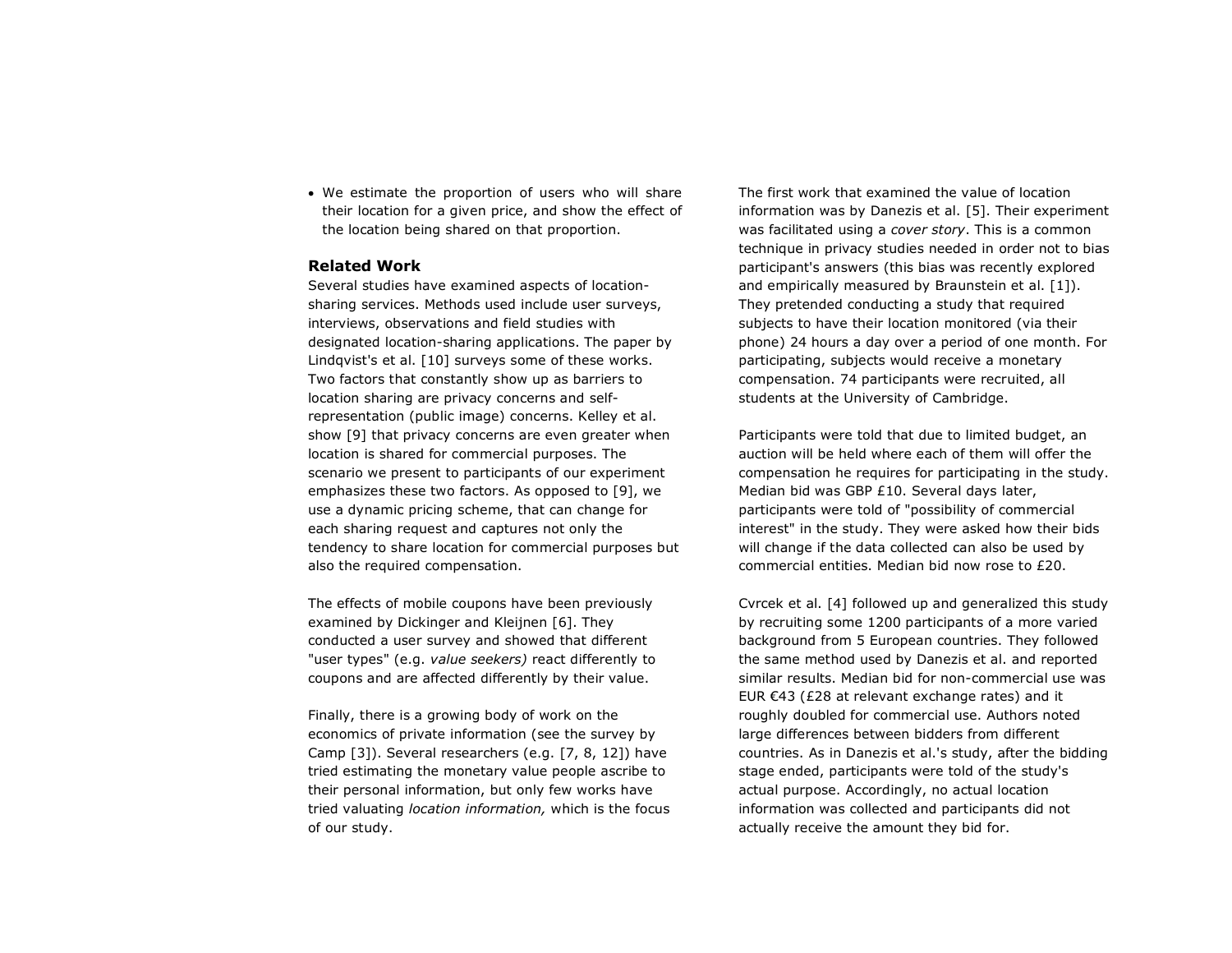Brush et al. [2] repeated this experiment in 2009 with 32 participants from the United States. Median bid for commercial use was USD\$ 100 (approx. €80), twice as high as the result from Cvrcek et al. A possible explanation is bias introduced by the researchers, as the bidding followed from a comprehensive interview regarding location privacy risks and preferences.

Our work differs in several ways from these previous works. Mainly, the experimental setting has more resemblance to real-life location sharing scenarios:

- Users are presented with specific location sharing requests, and not a continuous month-long tracking. This setting also allows us to analyze the effect of the specific location being shared.
- Location sharing in this study incurs multiple privacy concerns at once: personal privacy (e.g. concerns of burglars or stalkers), commercial usage of data and social network self-representation issues.
- Implications of sharing are better communicated to users: the meaning of a 'post' on a Facebook page is much clearer to users than an ambiguous "academic usage" or "commercial usage" offered in previous studies.

#### **Method**

We recruited participants by e-mailing invitations to students in the Faculty of Engineering, allowing them to forward the invitation to other people who may be interested. The invitations stated simply that we are looking for users of mobile phones with Android operating system willing to take part in a short study. No monetary compensation was offered to participants. The experiment itself was approved by our Institutional Review Board (IRB).

In order to avoid the bias toward privacy concerns, as explained earlier, we disguised the study's real purpose. Interested subjects were told the study is intended to check their attitudes toward marketing proposals. Also, concepts used in the study were of commercial association: coupons, business offers and location publishing. Out of 28 initial responders, 3 decided to opt-out after receiving more details of the study.

Of the 25 final participants, 14 were males and 11 females. Average age was 29 (σ=6.5 years). Participants were of various backgrounds, ranging from shop clerks to electrical engineers.

#### *Smartphone Application*

Participants were asked to install on their mobile phones a designated Android application we developed for location-based surveying. The application tracks users' location through the phone's positioning services (GPS, Wi-Fi and cellular antennas).

The application pops-up randomly 2-4 times a day, with survey questions regarding a location the user had visited lately. The location is presented on a detailed map, showing street names and specific landmarks. All participants were given detailed instructions regarding the application installation and survey questions. Participants used the application for a period of twelve days in June 2012.

#### *"10 Coupon" Survey*

We implemented a survey in the application that comprised two questions (see Figure 1. Map details intentionally removed). The survey name, "10 Coupon", was chosen to emphasize the commercial association, as it resembles the name of a popular restaurant index.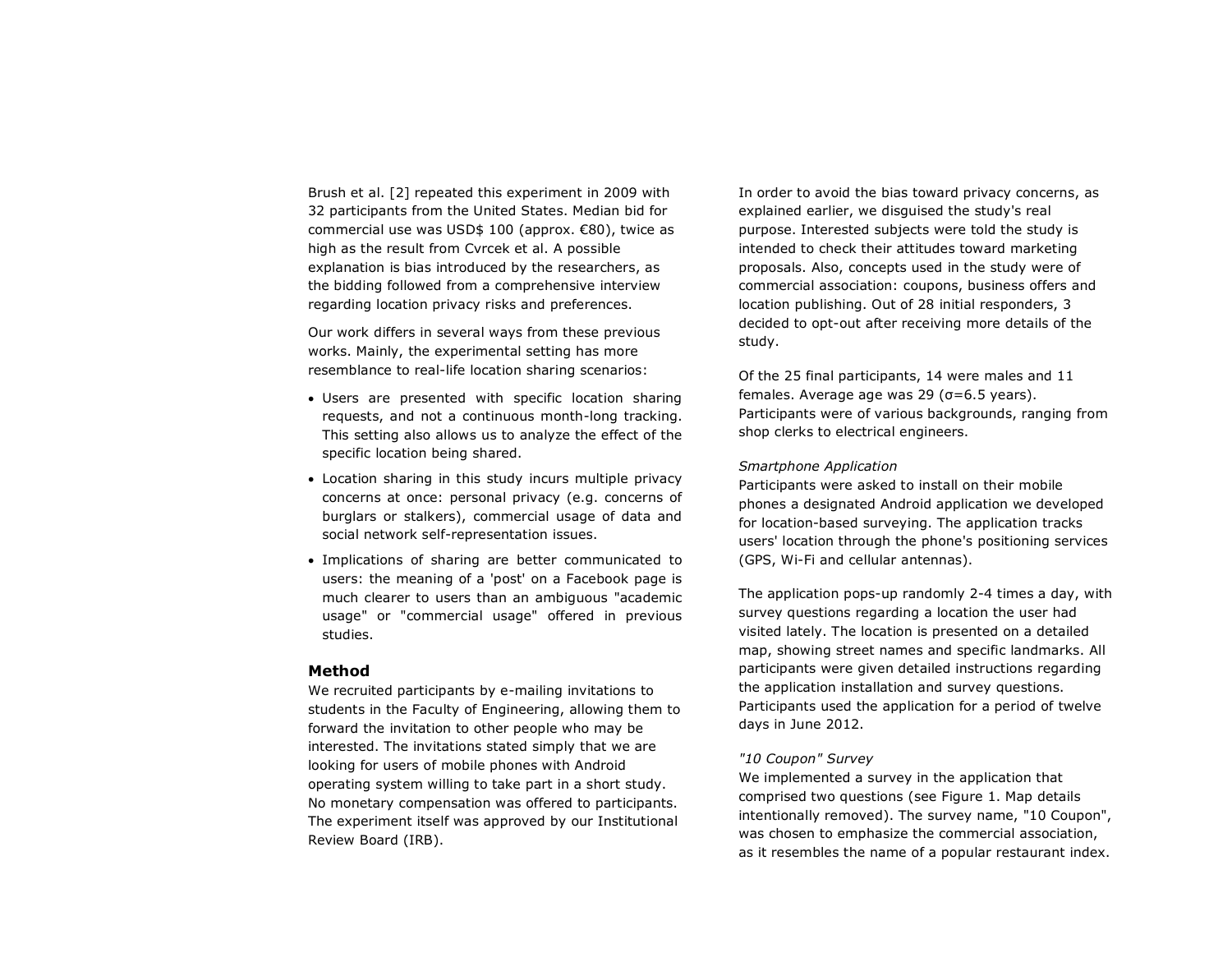

Figure 1. The location-based surveying application. Map details intentionally removed.

The first question requires the user to define the semantics of the location shown (e.g. my home, my work, a friend's home). The choice is from a closed list plus an "other" options that allows users to enter free text.

The second question is a close-ended accept/reject question offering the user to publish their name and location, along with the map and the location's semantics on the Facebook page of a nearby coffee place. Users were told that the Facebook page is publicly visible and is locatable via Internet search

engines. The supposed business rationale of the coffee place (as explained to users) was collecting information of potential customers nearby and exposing itself to their social networks. If the user accepts the offer, they would receive a money-valued coupon valid in that coffee place. Each time the survey shows, the offered coupon's value is randomly selected. Possible values were in Israeli local currency equivalent to 1, 2, 4, 6, 10, or 20 Euro. All offers given in this study were hypothetical: user's location information was not really published and no actual coupons were given. Obviously, this is a limitation and we will address it in the discussion section. The hypothetical nature of the experiment was clearly communicated to the participants before it began. Still, it did not expose the fact that the experiment's true focus was privacy and not marketing.

We chose accept/reject offers with a given price, instead of auction-based techniques, following the observation by Acquisti and Grossklags [7]:

*"Closed-ended questions… resemble typical consumer privacy decisions closely. In particular, we are not aware of situations that allow consumers to specify a price for their information or negotiate the cost… rather, consumers are left to accept or reject offers in the marketplace".* 

Coffee shop coupons (and not cash) were chosen for several reasons. First, in accordance with our cover story, coupons make sense as marketing promotions (similar campaigns are frequently launched on Facebook and on location sharing services). Specifically, coffee shop coupons are valuable for a wide range of users, as opposed to coupons for pubs,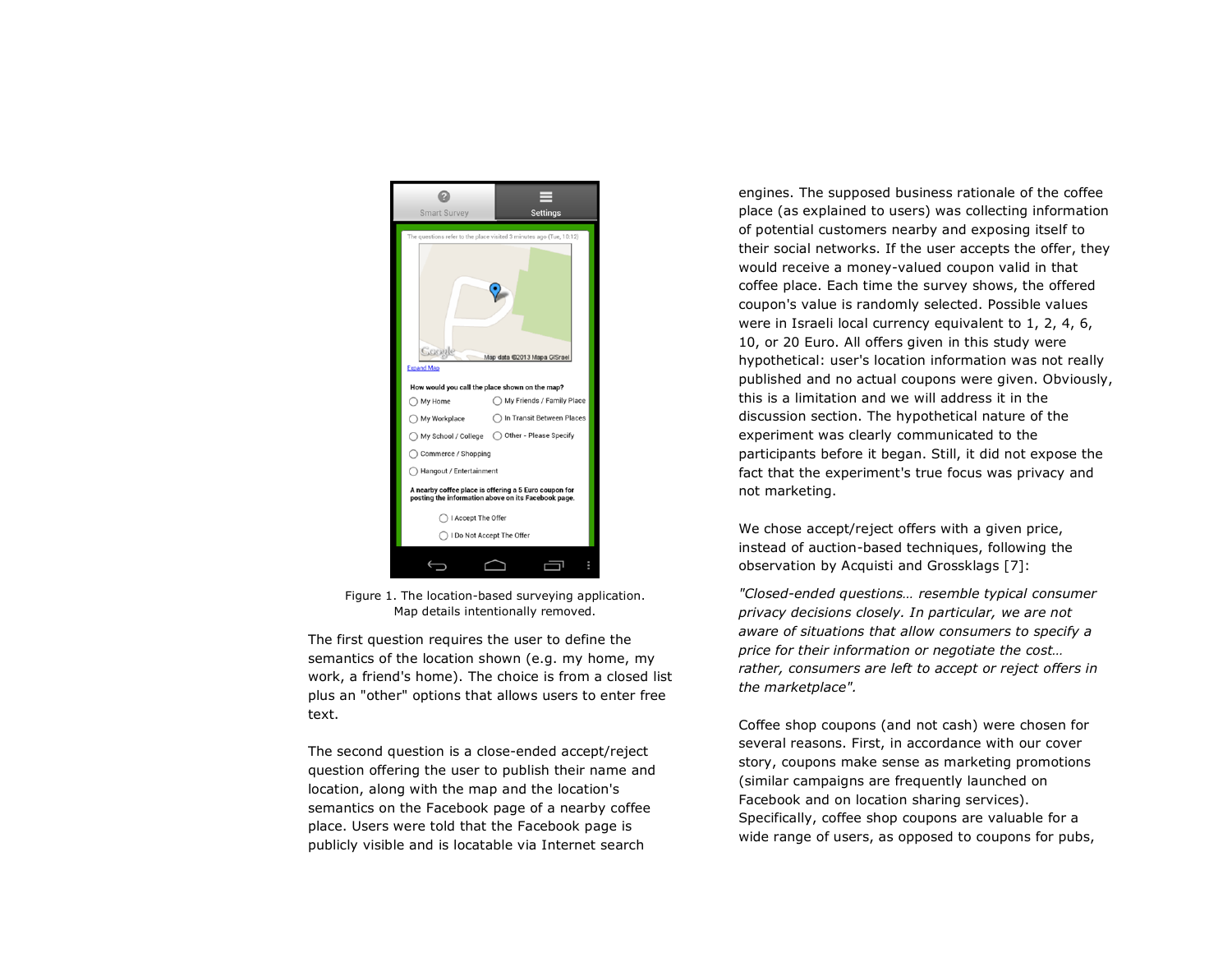

Figure 2. Proportion of offers accepted for each coupon value and location. Error bars show  $1\sigma$ , dashed line is logistic regression curve.

for example, which would be more relevant to younger participants. To validate the latter, we asked the participants in their personal details questionnaire about coffee shops habits and found that all users visit coffee shops at least once every two weeks.

#### **Results**

481 distinct observations (survey responses) were received, most of them in the semantic locations *home* (244) and *work* (105). Next frequent location was *in transit between places* (49). Table 1 shows the proportion of accepted sharing offers in these top 3 locations. Other locations were observed less frequently: *friends/family* (30), s*chool* (21), *hangout* (13), *shop* (8) and *other* (11). Summing over all locations, roughly 50% (242/481) of offers were accepted and the rest rejected.

We began by verifying that higher coupon value does generally affect the tendency to share. Over all locations, average value for which users accepted a sharing offer was €9.5 (\$12.4). The average value for which users rejected such offer was roughly half, amounting to  $\text{\ensuremath{\mathfrak{C}4.9}}$  (\$6.4).

| Home                                                        | Work | Transit | All Other<br>Locations |
|-------------------------------------------------------------|------|---------|------------------------|
| Accepted 112/244 (46%) 56/105 (53%) 31/49 (63%) 43/83 (52%) |      |         |                        |

Table 1. Accepted sharing offers for each location

Wilcoxon rank sum test shows that the difference between means is significant ( $p < 0.001$ ).

We further quantified the effect of coupon value on the sharing decision. Figure 2 shows the proportion of offers accepted for each coupon value, for each of the top 3 locations. It can be observed that the proportion rises with the initial increase in coupon value and then saturates.

We define the *median price* as the coupon value above which the proportion of sharing offers accepted is 50%. To assess that price we fitted a regression curve to the collected data. While not fully describing the data, best fit was obtained with a logistic curve, also plotted on Figure 2. We should emphasize that the logistic curve is used to show the response to different coupon values and locations - and not intended to be a complete user model.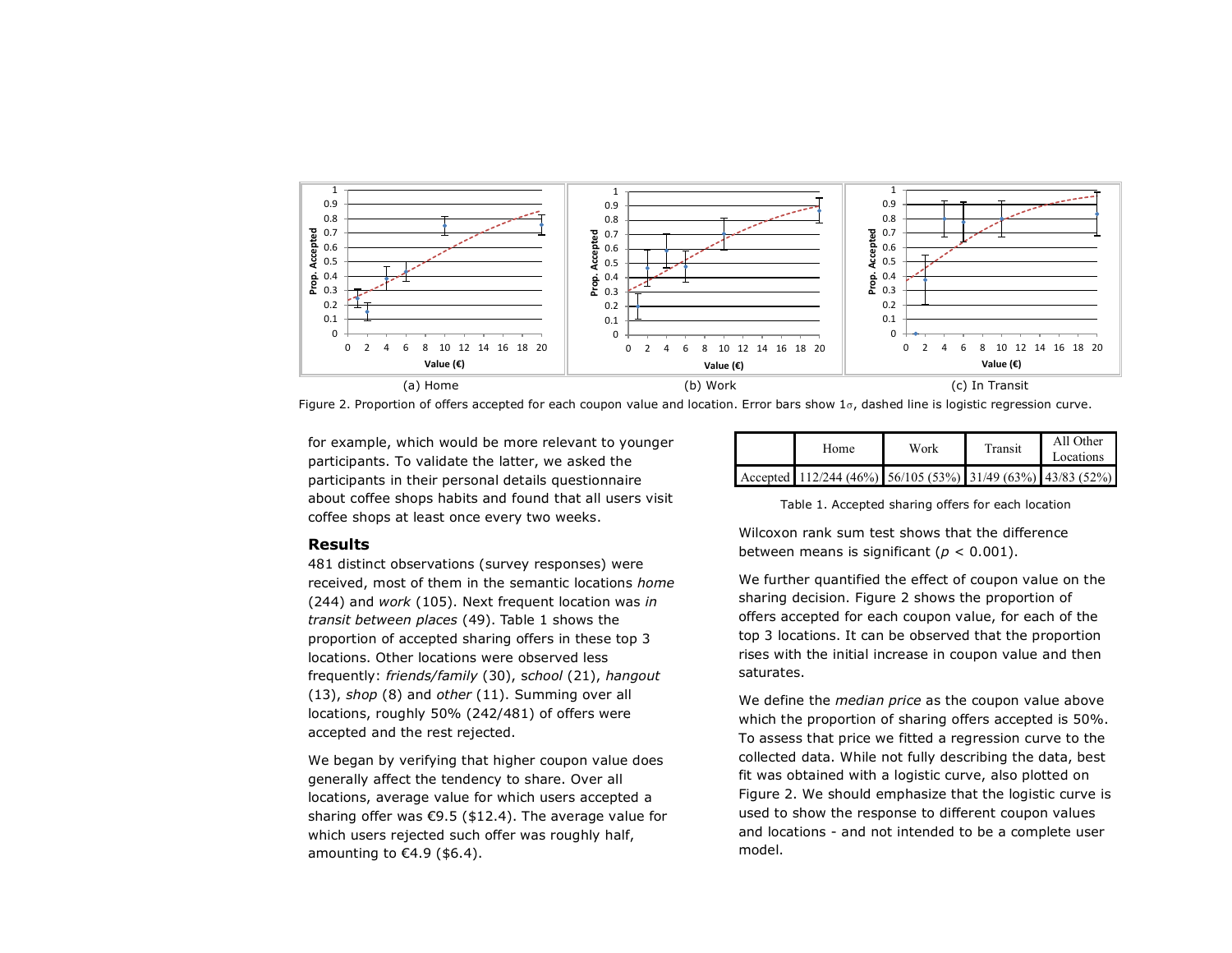

Figure 3. The 3 regression curves from figure 2 plotted on the same chart. Difference in sharing preferences is clearly visible.

Figure 3 shows the 3 fitted curves on one chart for clarity. Median prices predicted are €8 (\$10.4) for home, €5.4 (\$7) for work and  $€2.9$  (\$3.8) for in transit. Summing over all locations, median price for a single location share is  $€6.8$  (\$8.85).

#### **Discussion**

The scenario presented in this study reflects on some of users' most concerning privacy issues at once: users' privacy is threatened with their location publicly shared; users' location is used by a commercial entity; and by accepting the offer, users publicly admit their privacy can be "bought", rising more selfrepresentation issues.

The results show that the location being shared affects the user's willingness to share, a phenomenon observed in earlier works. For example, Toch et al. [11] showed that *public* places, visited by many users (where no single user is noticeably frequent) are more easily shared than *personal* places, which are visited

only by a single user or few dominant users. In our study, users required a higher reward to share their private home location in comparison to the more public work location. A transient, diverse location such as the road a user is using when driving between places (in transit) is even more easily shared. Accordingly, we expect residence of family members or friends to be considered very sensitive by users, though we did not have enough observations of such locations to validate this statistically.

As expected, the willingness to share rises with the reward offered, while the saturation suggests some users may not give up their location privacy at any cost. Even at the highest coupon value offered, more than 20% of offers to share the home location are refused. This is a result never observed in previous location sharing studies.

These results have implications for designers of location-sharing systems and for commercial companies using these systems as a marketing platform. A proper value must be given to the information users share and users can be profiled by their sharing preferences and valuation of "public" locations vs. "personal" location. Another factor to consider are the diminishing returns (in terms of the user's tendency to share) on the compensation offered.

This study had several limitations. Mainly, the hypothetical nature of the offers allows users to act differently than they would have in a situation with real-life implications. Also, some behavioral effects could not have been controlled for. It follows that users' consecutive responses to offers are not truly independent: if a user shared his workplace once, he might feel easier to do this in the future, as this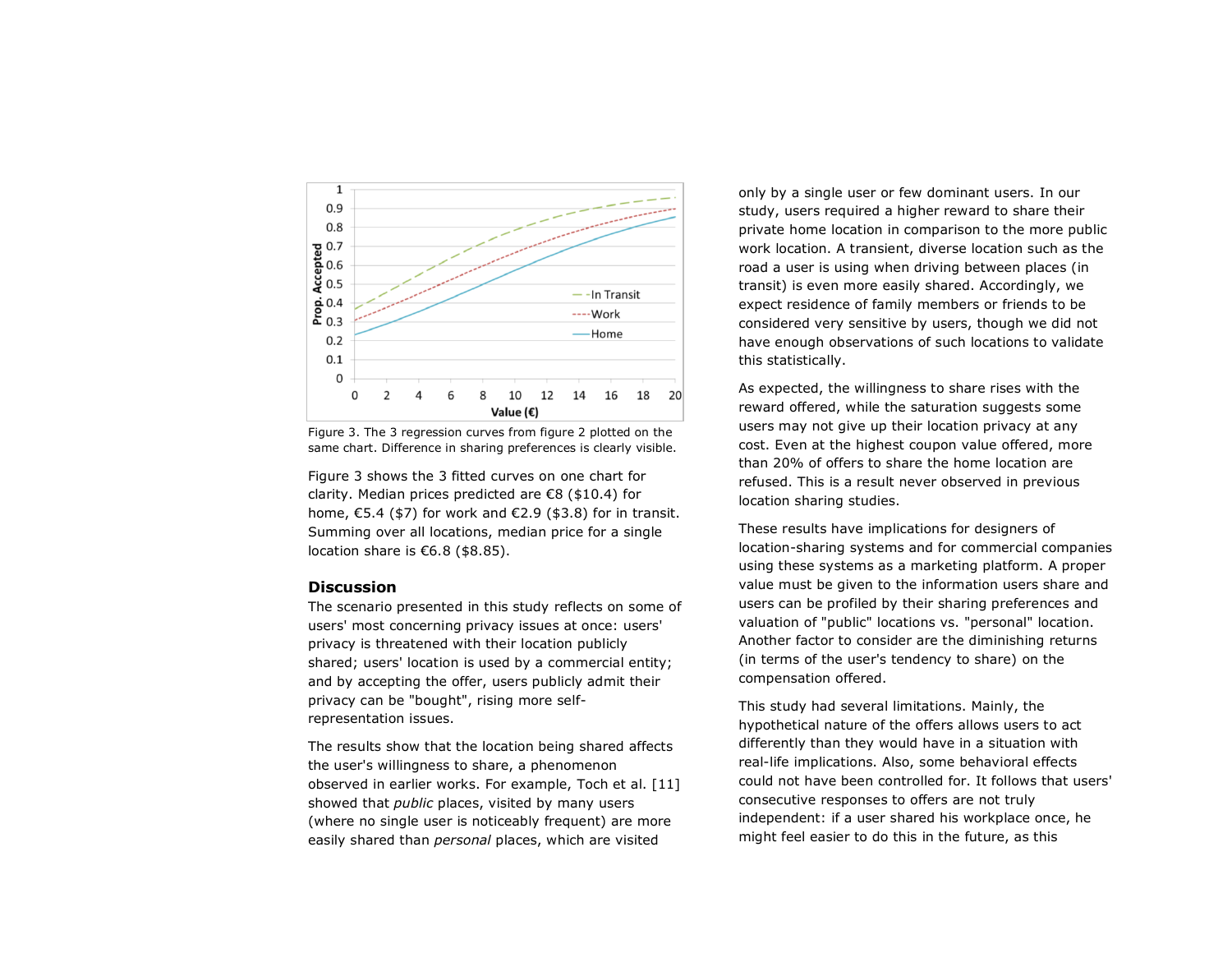information has already become "public domain". On the other hand, if a user had just agreed to share her location for €20, she might consider a consecutive offer of €2 to be "cheap" and refuse, even if she would have agreed to an independent €2 offer.

Uncovering and quantifying such behavioral effects is an interesting subject of research by its own, but it is not the focus of this paper. We performed some preliminary exam, yet did not reach any conclusive results regarding the existence and direction of such effects. Figure 4 shows the number of offers to share "Home" location that were accepted over 8 consecutive days. These accepted offers are separated into "low value" offers (coupon values of EUR 1,2,4) and "high value" offers (values of EUR 6,8,10). As expected (and shown earlier), "high" offers were accepted more frequently, and no significant behavioral effect or temporal pattern are observed.



Figure 4. Number of sharing offers for "Home" that were accepted / rejected each day by coupon value.

Whether behavioral effects exist or not, to overcome both limitations mentioned, an actual payment mechanism will be required, as well as a larger sample, so that each user could be given an offer only once.

# **Conclusion**

Our study presented a scenario in which users were offered to publicly share their location in return for a money-valued coupon. The scenario was facilitated using a designated mobile phone application.

This work contributes to the literature showing location information is a valued commodity. We found the median price for a one-time share of a user's home location to be €8. Interestingly, in Cvrcek et al. 2006 study [4] users required only about 10 times more for a month's worth of 24/7 tracking (that will inevitably include their home and probably higher-sensitivity locations).

Straightforward exchange of location for monetary rewards in real life (such as facilitated through Foursquare) is only in its infancy. It is possible that as public awareness rises and more companies use this marketing channel, the competition will make location price higher. Companies might discover that soliciting such information is not only a question of privacy or law, but also an economical decision.

# **Acknowledgment**

This work is partially supported by the Israel Ministry of Science Research Infrastructure Grant No. 3-8709.

# **References**

[1] Braunstein, A., Granka, L. and Staddon, J. Indirect content privacy surveys: measuring privacy without asking about it. In *Proc. SOUPS 2011*, ACM (2011), 15:1-15:14.